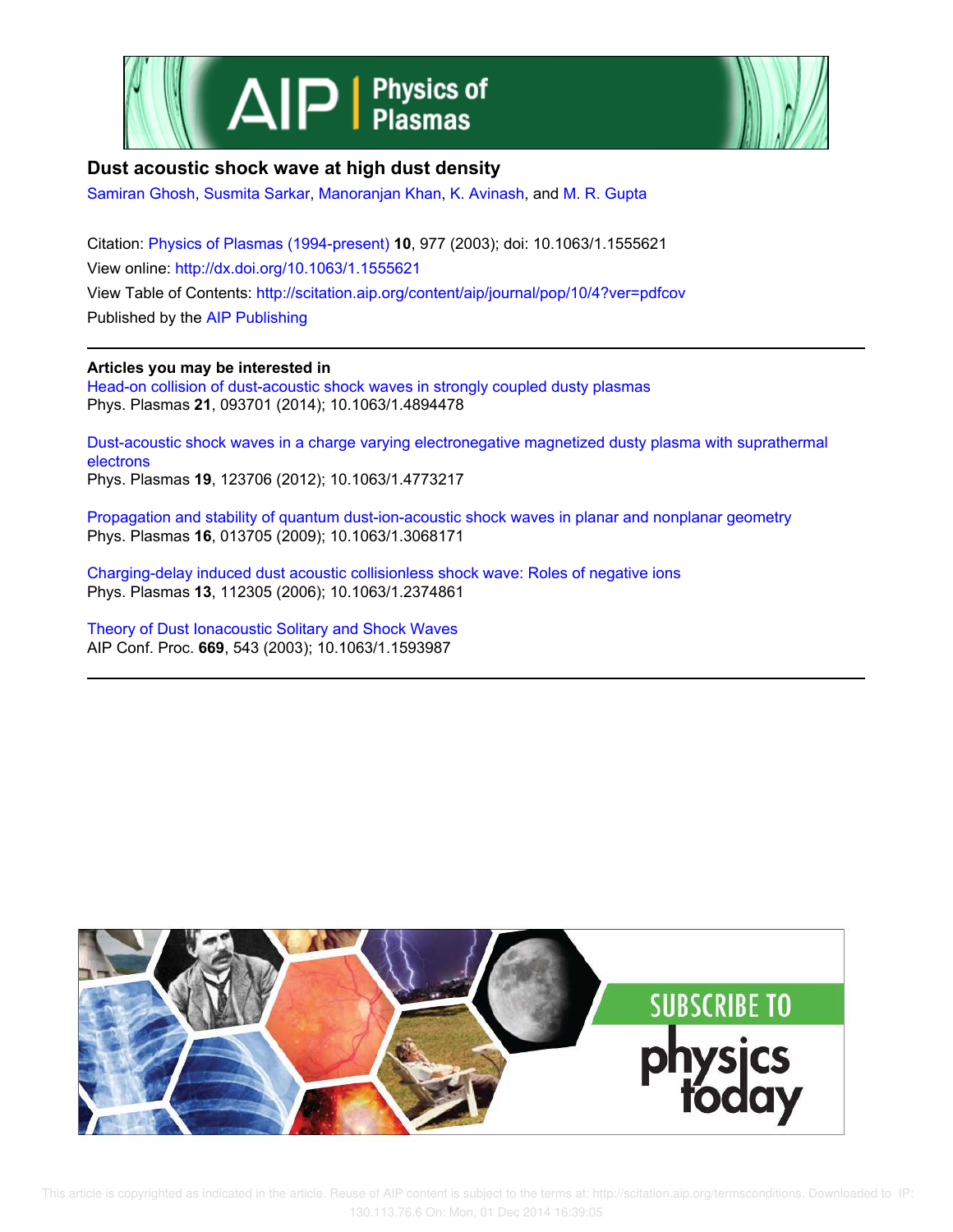## **Dust acoustic shock wave at high dust density**

Samiran Ghosh,<sup>a)</sup> Susmita Sarkar,<sup>b)</sup> Manoranjan Khan,<sup>c)</sup> K. Avinash,<sup>d)</sup> and M. R. Gupta *Centre for Plasma Studies, Faculty of Science, Jadavpur University Calcutta-7000 032, India*

(Received 12 August 2002; accepted 30 December 2002)

Dust acoustic (DA) shock wave at high dust density, i.e., the dust electroacoustic (DEA) or dust Coulomb (DC) shock wave has been investigated incorporating the nonadiabatic dust charge variation. The nonlinear DEA (DC) shock wave is seen to be governed by the Korteweg–de Vries Burger equation, in which the Burger term is proportional to the nonadiabaticity generated dissipation. It is seen that the shock strength decreases but after reaching minimum, it increases as the dust space charge density  $|q_d n_d|$  increases and the shock strength of DA wave is greater than that of DEA (DC) wave. Moreover the DEA (DC) shock width increases appreciably with increase mass *m<sup>i</sup>* of the ion component of the dusty plasma but for DA shock wave the effect is weak. © *2003 American Institute of Physics.* [DOI: 10.1063/1.1555621]

#### **I. INTRODUCTION**

In a dusty plasma, it is through the capture collisions with plasma electrons and ions that electric charge gathers on the dust grain surface and so is subjected to fluctuations. Hence the charge  $q_d$  on the dust surface is an extra dynamical variable and is determined by the dust charging equation

$$
f(\phi, q_d) \equiv I_e(\phi, q_d) + I_i(\phi, q_d) = \frac{dq_d}{dt},
$$
\n(1)

where

$$
I_e(\phi, q_d) = -\pi a^2 e \sqrt{\frac{8T_e}{\pi m_e}} n_e(\phi) \exp\left(\frac{eq_d}{4\pi\epsilon_0 a T_e}\right),
$$
  

$$
I_i(\phi, q_d) = \pi a^2 e \sqrt{\frac{8T_i}{\pi m_i}} n_i(\phi) \left(1 - \frac{eq_d}{4\pi\epsilon_0 a T_i}\right)
$$
 (2)

are the electron, ion currents, respectively, and  $4\pi\epsilon_0 a$  is the capacitance of the charged dust grain of radius *a*. The dust density  $n_d$  at the same potential  $\phi$  is fixed up by the charge neutrality condition

$$
g(\phi, q_d, n_d) \equiv en_i(\phi) - en_e(\phi) + q_d n_d = 0 \tag{3}
$$

when the density scale length of the dust cloud is large in comparison to the plasma Debye length  $\lambda_D$ . On the other hand, if the density scale length of the dust cloud is comparable to the plasma Debye length  $(\lambda_D)$ , the dust density  $n_d$  at  $\phi$  is fixed up by the Poisson equation:

$$
g(\phi, q_d, n_d) \equiv en_i(\phi) - en_e(\phi) + q_d n_d = \frac{\partial^2 \phi}{\partial x^2},
$$
  

$$
n_i(\phi) = n_0 \exp\left(-\frac{e\phi}{T_i}\right), \quad n_e(\phi) = n_0 \exp\left(\frac{e\phi}{T_e}\right).
$$
 (4)

Here  $n_i(\phi)$  and  $n_e(\phi)$  are the ion and electron number densities corresponding to Boltzmann distribution in electrostatic potential  $\phi$  at temperature  $T_i$  and  $T_e$ , respectively. We have made the choice  $n_i(\phi=0) = n_e(\phi=0) = n_0^{-1}$  so that in the limit  $\phi \rightarrow 0$  we get  $n_d \rightarrow 0$ ; there is practically no dust and consequently the electron and ion number densities are the same. In this state defined by  $I_e + I_i = 0$  with  $\phi \rightarrow 0$  so that  $n_d \rightarrow 0$  the charge  $q_d = -z_{d0}e$  is the equilibrium charge on a single dust grain. This situation describes a highly tenuous dusty plasma. On the other hand, to describe the equilibrium state with not too low dust density or sufficiently high dust density one may choose an appropriate negative (constant) value of  $\phi_0$  so that the electron and ion densities are no longer equal. The corresponding equilibrium  $q_{d0}$  on a dust grain surface is to be obtained from  $I_e + I_i = 0$  with electron–ion density ratio= $\exp[e\phi_0(1/T_e + 1/T_i)]$ . Clearly  $|q_{d0}| < z_{d0}e$ . In general  $(T_e/e)[\sigma/(\sigma+1)] \ln(\sqrt{\sigma m_e/m_i})$  $\langle \phi_0 \rangle$  and  $-z_{d0}e \langle q_{d0} \rangle$  while the end values correspond to very low or sufficiently high dust densities as the case may be.

At the relatively high dust density region, the magnitude of the charge (negative) on the surface of a dust grain is much lower than the charge on a isolated dust grain surface,<sup>2-4</sup> i.e.,  $d(q_d)/dn_d < 0$ . At high dust density the dust charge  $q_d$  and electrostatic potential  $\phi$  exhibits strong functional dependence of  $n_d$  as shown by Goertz<sup>1</sup> and Havnes *et al.*, 5 but the dependence is very weak at relatively low dust density.<sup>6–10</sup> This functional dependence of  $\phi(n_d)$  and  $q_d(n_d)$ on  $n_d$  can support a very low frequency wave mode called dust electroacoustic (DEA) wave<sup>11,12</sup> in a dusty plasma which has no existence in a three component plasma with fixed charge on the dust grains. The problem of dust acoustic (DA) wave propagation at high dust density named dust Coulomb (DC) wave was also considered earlier.<sup>13–15</sup> It has been shown<sup>16</sup> that DEA and DC waves are equivalent at least in the linear approximation and have the same dispersion relation. A Boussinesq equation was derived describing the nonlinear behavior of the  $DCW<sup>17</sup>$  but this was done ignoring the contribution of order  $\omega_{pd} / \nu_{ch}$  in the dust charging equa-

a)Electronic mail: sran@jufs.ernet.in and sran\_g@yahoo.com

b)Department of Applied Mathematics, University of Calcutta, 92, A.P.C. Road, Calcutta-7000 009 India.

c)Electronic mail: mk@jufs.ernet.in and mkhan\_ju@yahoo.com

d)Institute for Plasma Research, Gandhinagar 382428, India.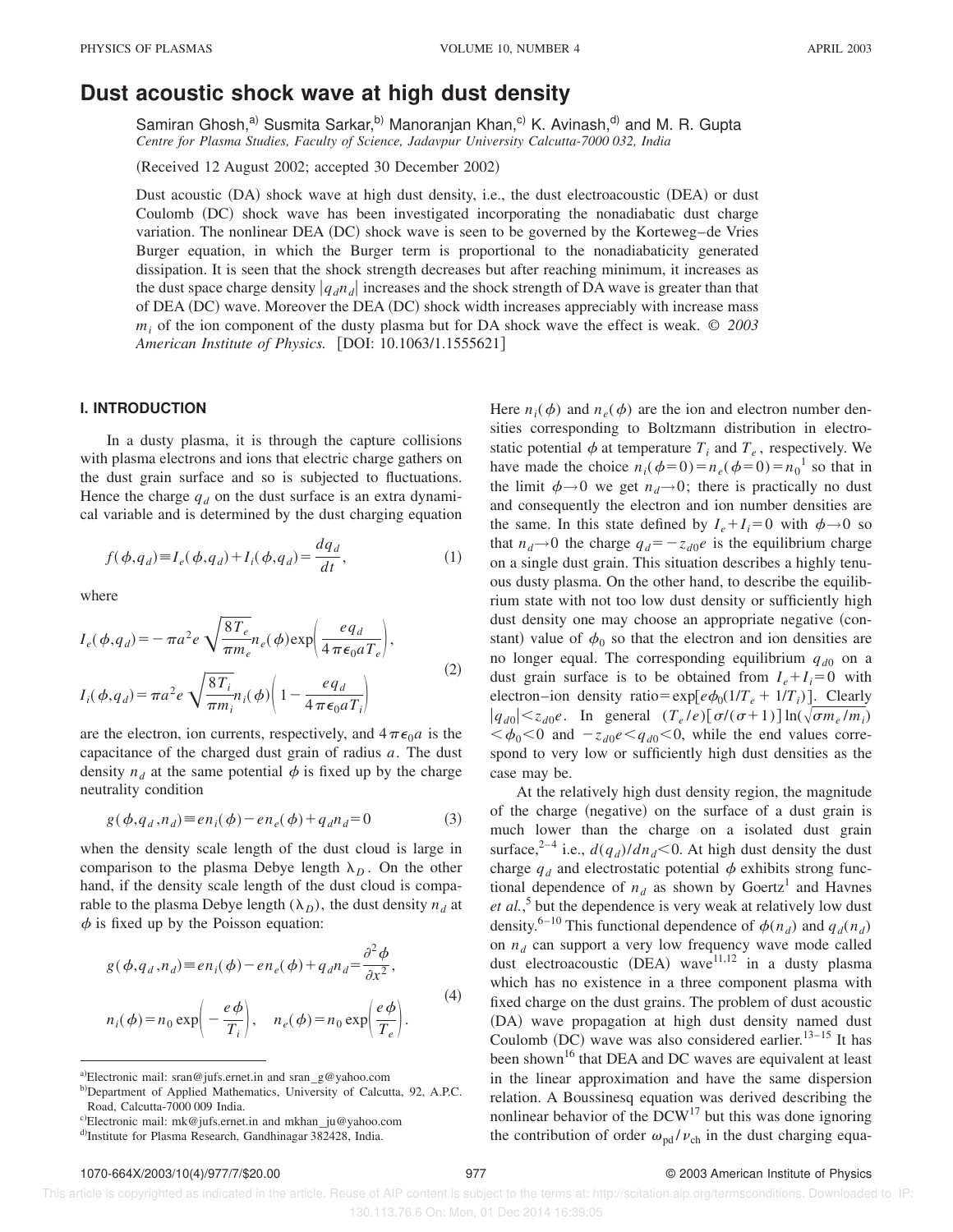tion and consequently neglecting the anomalous dissipation effect resulting from dust charge variations ( $\sim \partial q_d / \partial t$ ) which gives rise to the Burger term and makes possible shock wave generation in a dusty plasma.

Equations  $(1)$  and  $(3)$  or  $(4)$  indicate that the potential  $\phi(n_d)$  and dust grain charge  $q_d(n_d)$  are functions of the dust density  $n_d$ . In the linear analysis of DEA wave, it was assumed $1^{1,12}$  that the dust density scale length is large in comparison to the plasma Debye length  $(\lambda_D)$  so that Poission equation (4) was approximated  $g(\phi, q_d, n_d) = 0$  [charge neutrality condition  $(3)$  and hence the linear DEA wave presented there became dispersionless. However, to study the nonlinear wave process in a plasma, it is necessary to consider the dispersive effect of the wave for balancing the nonlinear induced wave breaking effect. Recently this has been done<sup>18</sup> replacing the charge neutrality equation  $(3)$  by Poisson's equation  $(4)$  and thereby incorporating the dispersive effect saturating the dust fluid convection induced nonlinear wave front steepening effect, while the dust charge variation is taken to be adiabatic, $19,20$  which implies replacement of Eq.  $(1)$  by

$$
I_e + I_i = \frac{dq_d}{dt} = O\left(\frac{\omega_{\text{pd}}}{\nu_{\text{ch}}}\right) = 0
$$

a reasonably valid approximation where  $\omega_{\text{pd}} / \nu_{\text{ch}} \ll 1$ .

In this paper the effect of nonadiabatic dust charge variation on nonlinear DA waves at high dust density, i.e., DEA (DC) waves, has been studied under the assumption that the ratio of dust plasma frequency ( $\omega_{pd}$ ) to the dust charging frequency ( $v_{ch}$ ) is small but finite  $\left[\omega_{pd} / \nu_{ch} \approx O(\sqrt{\epsilon})\right], \epsilon$  being the usual expansion parameter]. Thus we are to consider both the full dust charging equation  $(1)$  and Poisson's equation  $(4)$  to determine the nonlinear contributions in case of high dust density when  $\phi$  as well as  $q_d$  are to be treated as functional of  $n_d$ . The nonadiabatic dust charge variation plays a dissipative role in a truly dusty plasma and thus leads to the formation of shock wave $2^{1-23}$  in a dusty plasma. The nonlinear DEA (DC) shock wave is seen to be governed by the Korteweg–deVries (KdV) Burger equation and the generated DEA (DC) shock wave is compressional which provides sufficient dust density enhancement in a dusty plasma.

#### **II. THE MODEL**

To formulate the physical problem we introduce the following normalized space time and other dynamical variables:

$$
T = \omega_{\text{pd}}t, \quad X = \frac{x}{\lambda_c}, \quad V_d = \frac{v_d}{c_{\text{dea}}}, \quad N_d = \frac{n_d}{n_{d0}},
$$
  
\n
$$
\Phi = \frac{e\phi}{T_e}, \quad Q = \frac{q_d}{z_{d0}e}, \quad \sigma = \frac{T_i}{T_e}, \quad z_0 = \frac{z_{d0}e^2}{4\pi\epsilon_0 a T_e},
$$
  
\n
$$
T_{\text{eff}} = T_e \left( z_{d0}Q N_d \frac{d\Phi}{dN_d} \right)_0.
$$
\n(5)

Here  $q_d = z_{d0}eQ$ . At low dust density, i.e., when  $n_d \rightarrow 0$  with  $\phi \rightarrow 0$ ,  $Q \rightarrow -1$  so that the equilibrium charge on a single dust grain is  $-z_{d0}e$ ,  $\omega_{pd} = \sqrt{n_{d0}z_{d0}^2e^2/\epsilon_0m_d}$  is the dust plasma frequency,  $c_{\text{dea}}$  is the linear DEA wave velocity,  $T_{\text{eff}}$  is the effective temperature associated with the dust pressure gradient—the latter role being played by the electrostatic potential gradient force due to the functional dependence of  $\Phi$ on  $N_d$  and  $\lambda_c = \sqrt{\epsilon_0 T_{\text{eff}} / n_{d0} z_{d0}^2 e^2}$  is the dust space charge selfshielding length.

In terms of the normalized variables the dust fluid equations are

$$
\frac{\partial N_d}{\partial T} + \frac{\partial (N_d V_d)}{\partial X} = 0,\tag{6}
$$

$$
\frac{\partial V_d}{\partial T} + V_d \frac{\partial V_d}{\partial X} = -\frac{T_e z_{d0} Q}{T_{\text{eff}}} \frac{\partial \Phi}{\partial X}.
$$
 (7)

The dust charging equation  $(1)$  and the Poisson's equation (4) becomes

$$
f(\Phi, Q) \equiv \exp\left[ \left( 1 + \frac{1}{\sigma} \right) \Phi \right] - \sqrt{\sigma} \sqrt{\frac{m_e}{m_i}} \left( 1 - \frac{z_0}{\sigma} Q \right) e^{-z_0 Q}
$$

$$
= -\frac{z_0 (1 + z_0 + \sigma)}{\sqrt{\sigma}} \sqrt{\frac{m_e}{m_i}} \exp\left( \frac{\Phi}{\sigma} - z_0 Q \right) \left( \frac{\omega_{\text{pd}}}{\nu_{\text{ch}}} \right) \frac{dQ}{dT},\tag{8}
$$

$$
g(\Phi, Q, N_d) \equiv \exp(\Phi) - \exp\left(-\frac{\Phi}{\sigma}\right) - \delta Q N_d = \frac{\lambda_D^2}{\lambda_c^2} \frac{\partial^2 \Phi}{\partial X^2}, \quad (9)
$$

where

$$
\delta = \frac{z_{d0} n_{d0}}{n_0}, \quad \lambda_D = \sqrt{\frac{\epsilon_0 T_e \sigma}{n_0 e^2 (\sigma + 1)}},
$$
  

$$
\nu_{ch} = \frac{a}{2\pi} \frac{\omega_{pi}}{\lambda_{Di}} (1 + \sigma - z_0 Q_0)
$$
 (10)

where  $\lambda_D$  is the plasma Debye shielding length,  $v_{ch}$  is the dust charging frequency,  $\omega_{pi}$  is the ion plasma frequency, and  $\lambda_{\text{Di}}$  is the ion Debye length.

We consider small but finite amplitude perturbations  $\Delta N_d$ ,  $\Delta V_d$ ,  $\Delta \Phi$ , and  $\Delta Q$  about the unperturbed steady state defined by

$$
N_{d0} = 1, \quad V_d = 0, \quad \Phi_0 = \Phi(N_{d0}), \quad Q_0 = Q(N_{d0}). \tag{11}
$$

We employ the usual reductive perturbation technique and introduce the perturbation expansions

$$
\Delta H = \epsilon \Delta H^{(1)} + \epsilon^2 \Delta H^{(2)} + \cdots, \qquad (12)
$$

where  $H = N_d$ ,  $V_d$ ,  $Q$  and the stretched variables are<sup>21–23</sup>

$$
\xi = \sqrt{\epsilon}(X - \lambda T), \quad \tau = \epsilon^{3/2}T, \quad \frac{\omega_{\text{pd}}}{\nu_{\text{ch}}} = \nu \sqrt{\epsilon},
$$
 (13)

where  $\nu \approx O(1)$ .

We now need to express  $\Delta\Phi$  and  $\Delta Q$  in terms of  $\Delta N_d$  to  $O(\epsilon^2)$  and also retain the dispersive effect from

$$
f(\Phi_0 + \Delta \Phi, Q_0 + \Delta Q) = -\Delta_{\rm ch},\tag{14}
$$

$$
g(\Phi_0 + \Delta \Phi, Q_0 + \Delta Q, N_{d0} + \Delta N_d) = \Delta', \qquad (15)
$$

### where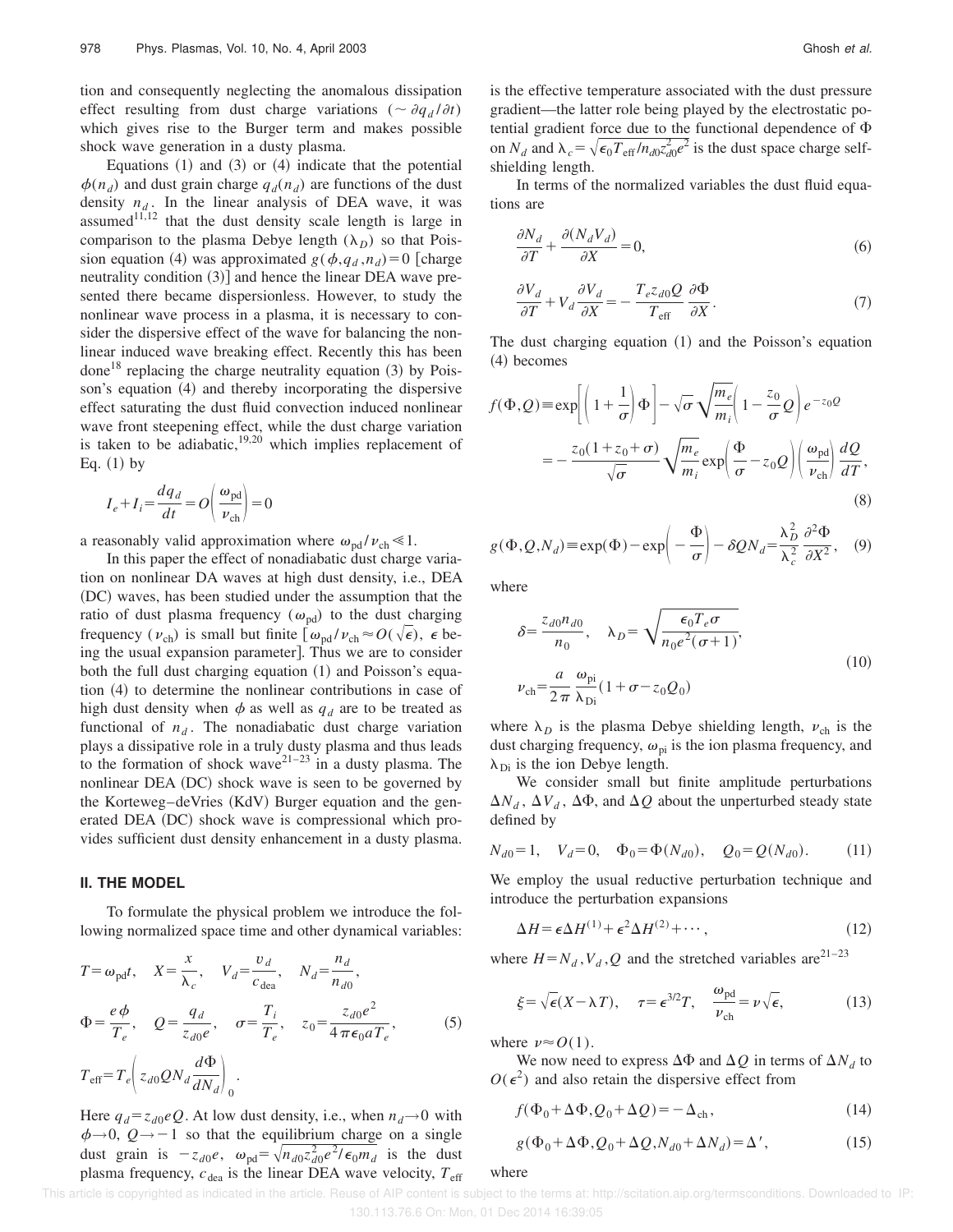$$
\Delta_{\rm ch} = \nu \sqrt{\epsilon} A \exp\left(\frac{\Delta \Phi}{\sigma} - z_0 \Delta Q\right)
$$
  

$$
\times \left[\epsilon^{3/2} \frac{\partial}{\partial \tau} + \sqrt{\epsilon} (\Delta V_d - \lambda) \frac{\partial}{\partial \xi}\right] \Delta Q,
$$
 (16)  

$$
\Delta' = \epsilon \frac{\lambda_D^2}{\lambda_c^2} \frac{\partial^2 \Delta \Phi}{\partial \xi^2}
$$

and

$$
A = \frac{z_0(1+z_0+\sigma)}{(z_0+\sigma)} e^{\Phi_0}.
$$
 (17)

Taylor expansion of  $(14)$  and  $(15)$  yields

$$
f_{\Phi_0} \Delta \Phi + f_{Q_0} \Delta Q + F + \Delta_{\rm ch} = 0, \tag{18}
$$

$$
g_{\Phi_0} \Delta \Phi + g_{Q_0} \Delta Q + g_{N_{d0}} \Delta N_d + C - \Delta' = 0, \qquad (19)
$$

where

$$
F = \frac{1}{2} [f_{\Phi_0 \Phi_0} (\Delta \Phi)^2 + f_{Q_0 Q_0} (\Delta Q)^2],
$$
 (20)

$$
C = \frac{1}{2} \left[ g_{\Phi_0 \Phi_0} (\Delta \Phi)^2 + 2 g_{Q_0 N d0} \Delta Q \Delta N_d \right].
$$
 (21)

In obtaining (20) and (21) it is to be noted that  $f_{Q\Phi}$ ,  $g_{QQ}$ ,  $g_{Q\Phi}$ ,  $g_{N_dN_d}$ , and  $g_{\Phi N_d}$  vanish identically. By solving  $\Delta\Phi$ and  $\Delta Q$  are next expressed in the following form:

$$
\Delta \Phi = \frac{f_{Q_0}}{J} \left[ g_{N_{d0}} \Delta N_d + C - \Delta' \right] - \frac{g_{Q_0}}{J} \left[ F + \Delta_{\text{ch}} \right],\tag{22}
$$

$$
\Delta Q = \frac{f_{\Phi_0}}{J} \left[ g_{N_{d0}} \Delta N_d + C - \Delta' \right] + \frac{g_{\Phi_0}}{J} \left[ F + \Delta_{\text{ch}} \right],\tag{23}
$$

where *J* is the Jacobian given by

$$
J = \frac{\partial(f, g)}{\partial(\Phi, Q)}\Big|_0
$$
\n(24)

while the partial derivatives are

$$
f_{\Phi} = \left(1 + \frac{1}{\sigma}\right) \exp\left[\left(1 + \frac{1}{\sigma}\right)\Phi\right],
$$
  
\n
$$
f_{\Phi\Phi} = \left(1 + \frac{1}{\sigma}\right)^2 \exp\left[\left(1 + \frac{2}{\sigma}\right)\Phi\right],
$$
  
\n
$$
f_{Q} = \frac{z_0(1 + \sigma - z_0Q)}{\sigma - z_0Q} \exp\left[\left(1 + \frac{1}{\sigma}\right)\Phi\right],
$$
  
\n
$$
f_{QQ} = \frac{z_0^2(2 + \sigma - z_0Q)}{\sigma - z_0Q} \exp\left[\left(1 + \frac{1}{\sigma}\right)\Phi\right],
$$
  
\n
$$
g_{\Phi_0} = \exp(\Phi_0) + \frac{1}{\sigma} \exp\left(-\frac{\Phi_0}{\sigma}\right),
$$
  
\n
$$
g_{Q_0} = -\delta N_{d0},
$$
  
\n
$$
g_{N_{d0}} = -\delta Q_0,
$$
  
\n
$$
g_{\Phi_0\Phi_0} = \exp(\Phi_0) - \frac{1}{\sigma^2} \exp\left(-\frac{\Phi_0}{\sigma}\right).
$$
  
\n(25)

On using the perturbation given by  $(12)$ , we get the following expansions for  $\Delta\Phi$  and  $\Delta Q$ :

$$
\Delta \Phi = \epsilon \Delta \Phi^{(1)} + \epsilon^2 \Delta \Phi^{(2)},
$$
  

$$
\Delta Q = \epsilon \Delta Q^{(1)} + \epsilon^2 \Delta Q^{(2)}
$$
 (26)

with

$$
\Delta \Phi^{(1)} = \frac{d\Phi}{dN_d} \Delta N_d^{(1)}, \quad \Delta Q^{(1)} = \frac{dQ}{dN_d} \Delta N_d^{(1)},\tag{27}
$$

$$
\Delta \Phi^{(2)} = \frac{d\Phi}{dN_d} \Delta N_d^{(2)} + \frac{1}{2} \frac{d^2 \Phi}{dN_d^2} (\Delta N_d^{(1)})^2
$$

$$
- \frac{\lambda_D^2}{\lambda_c^2} \frac{f_Q}{J} \frac{d\Phi}{dN_d} \frac{\partial^2 \Delta N_d^{(1)}}{\partial \xi^2}
$$

$$
+ \nu \lambda A \frac{g_Q}{J} \frac{dQ}{dN_d} \frac{\partial \Delta N_d^{(1)}}{\partial \xi}, \qquad (28)
$$

$$
\Delta Q^{(2)} = \frac{dQ}{dN_d} \Delta N_d^{(2)} + \frac{1}{2} \frac{d^2Q}{dN_d^2} (\Delta N_d^{(1)})^2
$$

$$
+ \frac{\lambda_D^2 f_{\Phi}}{\lambda_c^2} \frac{dQ}{J} \frac{\partial^2 \Delta N_d^{(1)}}{dN_d}
$$

$$
- \nu \lambda A \frac{g_{\Phi}}{J} \frac{dQ}{dN_d} \frac{\partial \Delta N_d^{(1)}}{\partial \xi}.
$$
(29)

The explicit expressions for  $(d\Phi/dN_d)_0$ ,  $(dQ/dN_d)_0$ , *J* are now obtained from  $(22)$  and  $(23)$  by applying the usual rules of partial derivatives and using the partial derivatives given by  $(25)$ ,

$$
J = -e^{[1+(1/\sigma)]\Phi_0}\left[\delta\left(1+\frac{1}{\sigma}\right) + \frac{z_0(1+\sigma-z_0Q_0)}{\sigma-z_0Q_0}\right]
$$

$$
\times \left(e^{\Phi_0} + \frac{1}{\sigma}e^{-(\Phi_0/\sigma)}\right)\bigg],
$$
(30)

$$
\left(\frac{d\Phi}{dN_d}\right)_0 = g_{N_{d0}} \frac{f_{Q_0}}{J} = -\frac{1}{J} \frac{\delta Q_0 z_0 (1 + \sigma - z_0 Q_0)}{\sigma - z_0 Q_0},\tag{31}
$$

$$
\left(\frac{dQ}{dN_d}\right)_0 = -g_{N_{d0}} \frac{f_{\Phi_0}}{J} = \frac{\delta Q_0}{J} e^{-(1+1/\sigma)\Phi_0}.
$$
\n(32)

To compare with earlier results, $13,16$  we calculate the phase velocity  $\lambda$  of the linear nondispersive wave

$$
\lambda^{2} = \frac{T_{\text{eff}}}{m_{d}} = \frac{T_{e}}{m_{d}} \left( z_{d0} Q N_{d} \frac{d\Phi}{dN_{d}} \right)_{0}
$$
  
= 
$$
\frac{T_{e}}{m_{d}} \frac{\delta z_{d0} Q_{0}^{2}}{\delta (1 + \sigma) (\sigma - z_{0} Q_{0})} + \left( e^{\Phi_{0}} + \frac{1}{\sigma} e^{-\Phi_{0}/\sigma} \right).
$$
(33)

Setting  $\delta = z_{d0} n_{d0} / n_0$  [Eq. (10)] and  $z_0 = z_{d0} e^{2}/4 \pi \epsilon_0 a T_e$  $Eq. (5)$ ] and changing from our notations to those of Refs.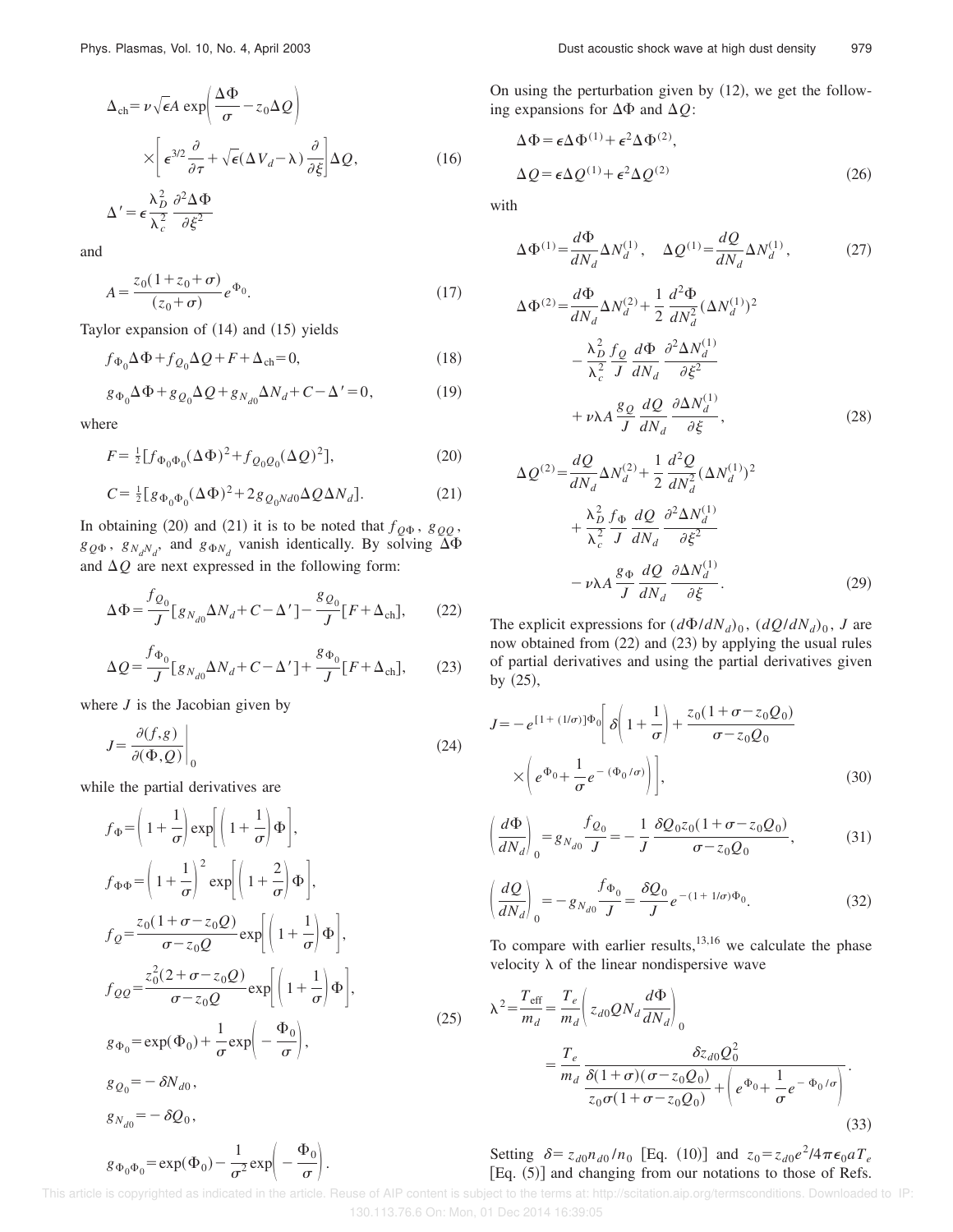13 and 16 by the replacement  $n_0 \exp(\Phi_0) \rightarrow n_{e0}$ ,  $n_0 \exp(-\Phi_0/\sigma) \rightarrow n_{i0}$ , and  $Q_0 \rightarrow -1$ , the ratio of  $\omega_2$  and  $\omega_1$ as defined in Refs. 13 and 16 is found to be

$$
\frac{\omega_2}{\omega_1} = \frac{(\sigma + z_0)(1 + \sigma)}{\sigma(1 + z_0 + \sigma)}.
$$
\n(34)

So the RHS of (33) equals

$$
\lambda^{2} = \frac{\omega_{\rm pd}^{2}}{\left[\lambda_{\rm De}^{-2} + \lambda_{\rm Di}^{-2} + (\omega_{2}/\omega_{1}) \left(f/\lambda_{D}^{2}\right)\right]} = \frac{\omega_{\rm pd}^{2}}{\lambda_{D}^{-2} + \lambda_{c}^{-2}},
$$
 (35)

where  $f = n_{d0} a \lambda_D^2$  is the so-called fugacity parameter.<sup>13</sup> This also correctly introduces the new length scale  $\lambda_c$  associated with DCW<sup>17</sup>

$$
\frac{1}{\lambda_c^2} = \frac{\omega_2}{\omega_1} \frac{f}{\lambda_D^2} = n_{d0} a \left( \frac{\omega_2}{\omega_1} \right). \tag{36}
$$

Thus although our presentations are seemingly suitable for high dust density, they are equally applicable for all dust densities, high, low or belonging to the intermediate range.

The higher order derivatives are obtainable from the following formulas (insert suffix zero for equilibrium value):

$$
\frac{d^2\Phi}{dN_d^2} = \frac{1}{J} \left[ f_Q \left( g_{\Phi\Phi} \left( \frac{d\Phi}{dN_d} \right)^2 + 2 g_{QN_d} \frac{dQ}{dN_d} \right) - g_Q \left( f_{\Phi\Phi} \left( \frac{d\Phi}{dN_d} \right)^2 + f_{QQ} \left( \frac{dQ}{dN_d} \right)^2 \right) \right],
$$
(37)

$$
\frac{d^2Q}{dN_d^2} = \frac{1}{J} \left[ g_{\Phi} \left( f_{\Phi\Phi} \left( \frac{d\Phi}{dN_d} \right)^2 + f_{QQ} \left( \frac{dQ}{dN_d} \right)^2 \right) - f_{\Phi} \left( g_{\Phi\Phi} \left( \frac{d\Phi}{dN_d} \right)^2 + 2g_{QN_d} \frac{dQ}{dN_d} \right) \right],
$$
(38)

by substituting for  $d\Phi/dN_d$ ,  $dQ/dN_d$  and the partial and mixed derivatives, using  $(25)$ ,  $(31)$ , and  $(32)$ . We refrain from giving the algebraic form as it is much convenient to calculate the values numerically as in any case the resulting equation (KdV Burger) is not exactly solvable and we have to fall on numerical computation.

Substituting in the dust fluid equations  $(6)$  and  $(7)$  the expressions for  $\Delta N_d$ ,  $\Delta V_d$ ,  $\Delta \Phi$ , and  $\Delta Q$  given in (12),  $(26)$ – $(29)$ , expressing  $\partial/\partial X$ ,  $\partial/\partial T$  in terms of derivatives with respect to stretched variables and using local approximation, we obtain the following equations:

$$
O(\epsilon^{3/2})\colon \quad \Delta V_d^{(1)} = \Delta N_d^{(1)}, \quad \lambda = 1. \tag{39}
$$

Equations of the  $O(\epsilon^{5/2})$  are

and

$$
\frac{\partial \Delta N_d^{(1)}}{\partial \tau} + \frac{\partial (\Delta N_d^{(1)} \Delta V_d^{(1)})}{\partial \xi} = \frac{\partial (\Delta N_d^{(2)} - \Delta V_d^{(2)})}{\partial \xi} \tag{40}
$$



FIG. 1. Variation of  $\lambda_D^2/\lambda_c^2$  as a function of  $|q_d n_d / e n_i|$  for  $\sigma = T_i / T_e$  $=0.1$ . Dotted line, dashed line, solid line, and dashed–dotted lines represent the curves for hydrogen, oxygen, argon, and cesium plasma, respectively. The horizontal dotted line represents the line  $\lambda_D^2/\lambda_c^2 = 1$ .

$$
\frac{\partial \Delta V_d^{(1)}}{\partial \tau} + \Delta V_d^{(1)} \frac{\partial \Delta V_d^{(1)}}{\partial \xi} \n= \frac{\partial (\Delta V_d^{(2)} - \Delta N_d^{(2)})}{\partial \xi} - \frac{d}{dN_d} \left[ \ln \left( Q \frac{d\Phi}{dN_d} \right) \right] \Delta N_d^{(1)} \frac{\partial \Delta N_d^{(1)}}{\partial \xi} \n+ \frac{\lambda_D^2}{\lambda_c^2} \frac{f_Q}{J} \frac{\partial^3 \Delta N_d^{(1)}}{\partial \xi^3} - \nu A \left( \frac{f_\Phi}{f_Q} \right) \frac{g_Q}{J} \frac{\partial^2 \Delta N_d^{(1)}}{\partial \xi^2}.
$$
\n(41)

Eliminating  $\Delta N_d^{(2)} - \Delta V_d^{(2)}$  from (40) and (41), we finally obtain the Korteweg–de Vries Burger equation describing the DEA (DC) shock wave propagation

$$
\frac{\partial \Delta N_d^{(1)}}{\partial \tau} + \alpha \Delta N_d^{(1)} \frac{\partial \Delta N_d^{(1)}}{\partial \xi} + \beta \frac{\partial^3 \Delta N_d^{(1)}}{\partial \xi^3} = \mu \frac{\partial^2 \Delta N_d^{(1)}}{\partial \xi^2}, \quad (42)
$$

where

$$
\alpha = \frac{3}{2} + \frac{1}{2} \frac{d}{dN_d} \ln \left( Q \frac{d\Phi}{dN_d} \right),
$$
  
\n
$$
\beta = -\frac{1}{2} \frac{\lambda_D^2}{\lambda_c^2} \frac{f_Q}{J},
$$
  
\n
$$
\mu = \frac{\nu}{2} \left( \frac{f_\Phi}{f_Q} \right) \frac{g_Q}{J} \frac{z_0 (1 + z_0 + \sigma)}{(z_0 + \sigma)} e^{\Phi_0}.
$$
\n(43)

Equation  $(42)$  describes the propagation of DA shock wave when dust density is low and DEA (DC) shock waves for high dust density. The transition from DA wave to DEA (DC) wave occurs as the parameter

$$
\left| \frac{q_d n_d}{e n_i} \right| = 1 - \exp \left[ \left( 1 + \frac{1}{\sigma} \right) \Phi \right]
$$
 (44)

increases and the crossover from DA wave (Debye shielding dominates over dust self-shielding, i.e.,  $\lambda_D^2 < \lambda_c^2$ ) to DEA (DC) wave [dust self-shielding dominates over Debye shielding, i.e.,  $\lambda_D^2 > \lambda_c^2$  at the point  $\lambda_D^2 / \lambda_c^2 = 1$ , as shown in Figs. 1 and 2 for hydrogen, oxygen, argon, and cesium plasma.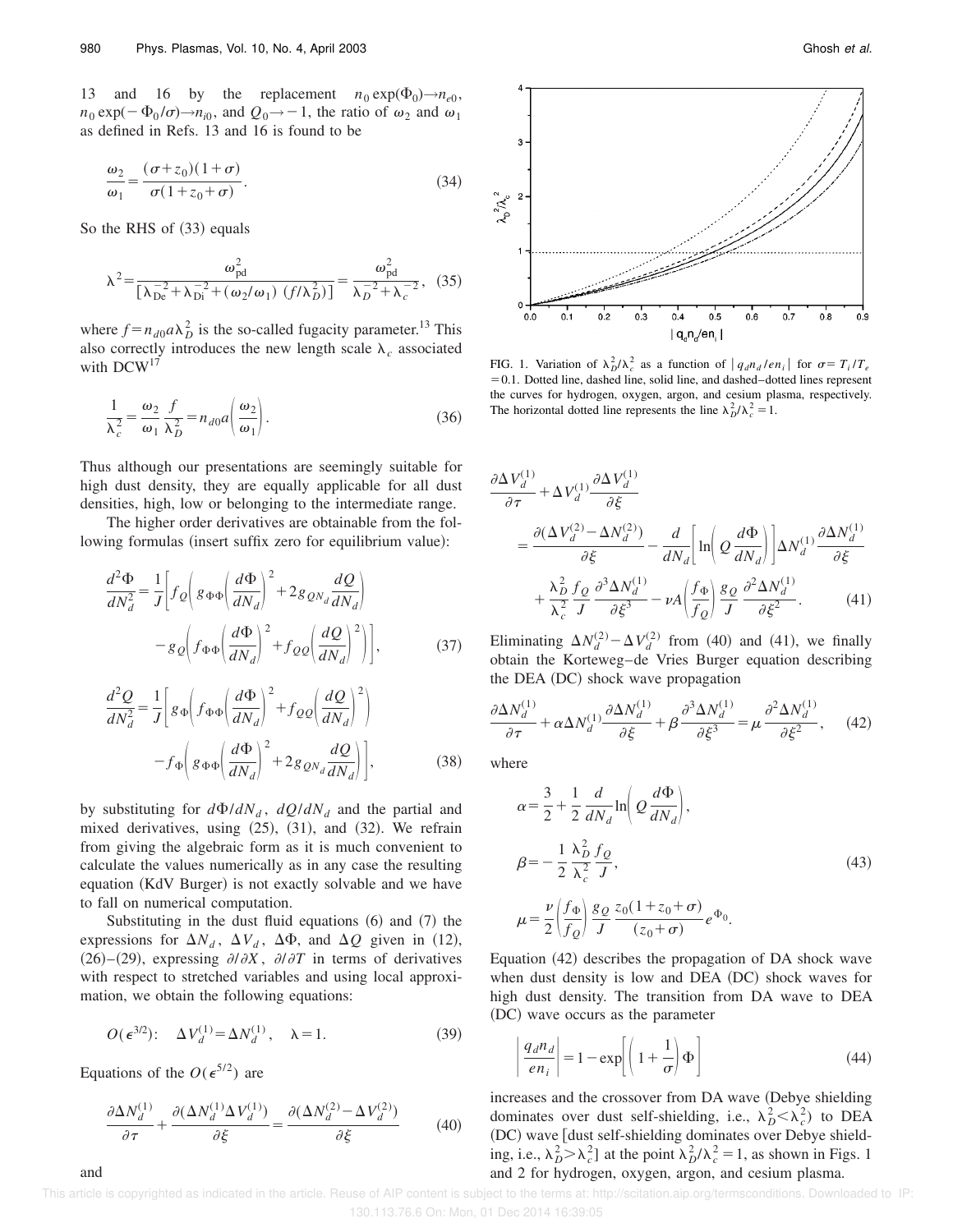

FIG. 2. Variation of  $\lambda_D^2/\lambda_c^2$  as a function of  $|q_d n_d / e n_i|$  for  $\sigma = 0.01$ . The curves are the same as in Fig. 1.

#### **III. STEADY STATE SOLUTION**

On transforming to the wave frame

$$
\eta = V\tau - \xi = \sqrt{\epsilon \frac{c_{\text{dea}}(\lambda + \epsilon V)t - x}{\lambda_c}}
$$
(45)

and using the transformation  $\Delta N_d^{(1)} = u$ ,  $d\Delta N_d^{(1)}/d\eta = v$  the KdV Burger equation  $(42)$  reduces to the following set of simultaneous equations:

$$
\frac{du}{d\eta} = v, \quad \frac{dv}{d\eta} = \frac{V}{\beta}u - \frac{\alpha}{2\beta}u^2 - \frac{\mu}{\beta}v.
$$
 (46)

This system of equations have two singular points at  $(u, v)$  $= (0,0)$  and  $(2V/\alpha, 0)$ . Among these two points the point  $(0,0)$  is a saddle point and  $(2V/\alpha,0)$  is a stable node or a stable focus according to

$$
\mu^2 > \text{or} < 4\beta V. \tag{47}
$$

A stable focus implies the oscillatory shock structure, whereas stable node corresponds to a monotonic shock structure. Hence, Eqs.  $(13)$ ,  $(44)$ , and  $(47)$  yield the following criteria for oscillatory or monotonic shock structure:

$$
\frac{\lambda_D}{\lambda_c} < \left[ \frac{\lambda_D}{\lambda_c} \right]_{cr} \quad \text{or} \quad \frac{\lambda_D}{\lambda_c} > \left[ \frac{\lambda_D}{\lambda_c} \right]_{cr}.
$$
\n(48)

The expression of  $[\lambda_D/\lambda_c]_{cr}$  is given by

$$
\left[\frac{\lambda_D}{\lambda_c}\right]_{cr} = \frac{\omega_{\text{pd}}}{\nu_{\text{ch}}} \frac{(1+z_0+\sigma)}{(z_0+\sigma)}
$$
\n
$$
\times \frac{e^{\Phi_0}}{\sqrt{8(M-1)}|(f_Q/J)|[(Jf_Q/f_{\Phi}g_Q)]^2},\tag{49}
$$

where *M* is the Mach number defined by

$$
M = \frac{c_{\text{dea}}(\lambda + \epsilon V)}{c_{\text{dea}}\lambda} = 1 + \epsilon \frac{V}{\lambda}.
$$
 (50)

We can recognize different conditions of oscillatory or monotonic shock structure for both DA and DEA (DC) waves from Eq. (48) and from the condition of DA–DEA (DC) wave transition  $\lambda_D^2/\lambda_c^2 = 1$ . The condition for the exis-



FIG. 3. Oscillatory shock structure for weak dissipation for  $\sigma$ =0.01 with  $|q_d n_d / e n_i| = 0.5(\lambda_D^2 / \lambda_c^2 > 1)$ .  $\Delta N_d^{(1)}$  is the normalized (normalized by equilibrium dust number density  $n_{d0}$ ) dust number density and  $\eta = \xi - V\tau$  is the transformed spatial cordinate. The different curves are the same as Fig. 1.

tence of oscillatory shock of DA waves is  $\lambda_D/\lambda_c$  $\langle \left[\lambda_D / \lambda_c\right]_{cr} \leq 1$ , whereas the DA waves exihibits monotonic shock for  $1 > \lambda_D / \lambda_c > [\lambda_D / \lambda_c]_{cr}$ . On the other hand, the DEA (DC) waves exihibits oscillatory shock for  $1 \leq \lambda_D/\lambda_c$  $\langle \left[\lambda_D / \lambda_c \right]_{\text{cr}}$  and monotonic shock for  $\lambda_D / \lambda_c > \left[\lambda_D / \lambda_c \right]_{\text{cr}}$  $>1$ .

#### **IV. NUMERICAL RESULTS AND DISCUSSIONS**

For dusty hydrogen (dotted line), oxygen (dashed line), argon (solid line), and cesium (dashed–dotted line) plasma, Figs. 1 and 2 shows the variation of  $\lambda_D^2/\lambda_c^2$ , the ratio of Debye shielding length to dust space charge self-shielding length with  $|q_d n_d / en_i|$  for  $\sigma = T_i / T_e = 0.1,0.01$ . These two figures show that for  $\sigma$ =0.1 (Fig. 1), the transition from DA wave to DEA (DC) wave takes place at  $|q_d n_d / e n_i|$  $\approx$  0.35 for hydrogen plasma ( $\sqrt{m_i/m_e} \approx$  42.79),  $|q_d n_d / e n_i|$  $\approx$  0.45 for oxygen plasma ( $\sqrt{m_i/m_e} \approx$  171.42),  $|q_d n_d / en_i|$  $\approx 0.48$  for argon plasma  $(\sqrt{m_i/m_e} \approx 271.34)$ , and  $|q_d n_d / e n_i| \approx 0.52$  for cesium plasma ( $\sqrt{m_i / m_e} \approx 492.81$ ), whereas for  $\sigma$ =0.01 (Fig. 2), the transition points for the same species are 0.047, 0.052, 0.053, and 0.054, respectively. Hence for lighter plasma species the span of DEA (DC) wave is greater than that of heavier plasma species and also the span of DEA (DC) wave mode increases with the increase of ion–electron temperature ratio  $\sigma$ .

The system of simultaneous equations (46) has been solved numerically by the usual Runge–Kutta method with the plasma parameters  $\sigma$ =0.01 and  $|q_d n_d / e n_i|$ =0.5 for which  $\lambda_D^2 > \lambda_c^2$  [Fig. 2, DEA (DC) wave mode]. Figure 3 shows the oscillatory nature of DEA (DC) shock wave for weak dissipation and Fig. 4 shows the monotonic nature of DEA (DC) shock wave for strong dissipation.

Measured in terms of the electron Debye length  $\lambda_{\text{De}}$  $=\sqrt{\epsilon_0 T_e/n_0e^2}$ , a characteristic length independent of ion mass, let the shock width be defined by

$$
L = L_{\eta} / \left( \frac{\lambda_{\text{De}}}{\lambda_c} \right), \tag{51}
$$

where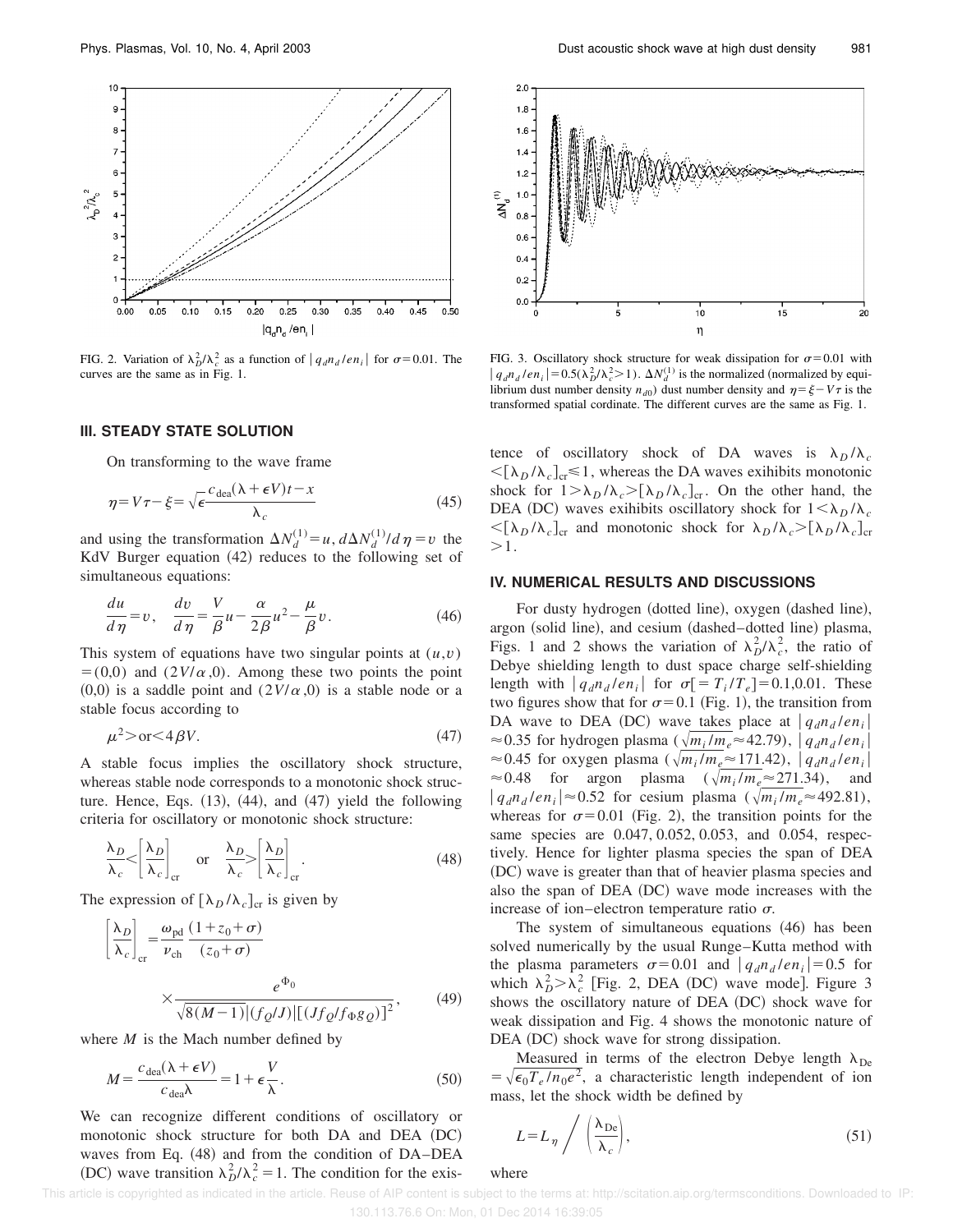

FIG. 4. Monotonic shock structure for strong dissipation for same  $\sigma$  and  $|q_d n_d / e n_i|$ .  $\Delta N_d^{(1)}$  is the normalized (normalized by equilibrium dust number density  $n_{d0}$ ) dust number density and  $\eta = \xi - V\tau$  is the transformed spatial cordinate. The curves are the same as in Fig. 1. Clearly  $L_{\eta}$  (52) is almost the same for all the curves (representing hydrogen, oxygen, argon, and cesium plasmas) but shock width  $L$   $(51)$  varies widely being least for hydrogen and greatest for cesium plasma. The same observation applies for Fig. 3.

$$
L_{\eta} = \eta_{f.d} - \eta_{f.u}.
$$
\n<sup>(52)</sup>

Here  $\eta_{f,d}(\eta_{f,u})$  is the value of  $\eta$  (45) corresponding to the far downstream (far upstream) value of  $\Delta N_d$ . Figures 3 and 4 show that  $L_{\eta}$  is almost independent of ion mass  $m_i$ , while for any  $|q_d n_d / e n_i|$ ,  $\lambda_D / \lambda_c$  (Figs. 1 and 2) decreases and consequently the shock width  $L$  of the DEA  $(DC)$  shock wave increases monotonically. Thus for identical values of  $|q_d n_d / e n_i|$ , the DEA (DC) shock width of hydrogen plasma is the least followed in the increasing order by those of oxygen, argon, and cesium plasma, respectively. On the other hand, the increase in ion mass has little effect on the DA shock width as  $\lambda_D^2/\lambda_c^2$  changes only weakly with  $m_i$  for  $\lambda_D^2/\lambda_c^2$  < 1.

Figure 5 shows the variation of shock strength given by

$$
[\epsilon \Delta N_d^{(1)}]_{\text{max}} = 2 \frac{(M-1)}{\alpha},\tag{53}
$$



FIG. 5. Variation of shock strength [given by Eq. (53)] with  $|q_d n_d / e n_i|$  for  $\sigma$ =0.1. The curves are the same as in Fig. 1.



FIG. 6. Shock structures for both DA wave (solid curve, with  $|q_d n_d / e n_i|$ = 0.2 for which  $\lambda_D^2/\lambda_c^2$ <1) and DEA (DC) wave (dotted curve, with  $|q_d n_d / e n_i| = 0.8$  for which  $\lambda_D^2 / \lambda_c^2 > 1$ ) for hydrogen plasma with  $\sigma = 0.1$ .  $\Delta N_d^{(1)}$  and  $\eta$  is the same as in Fig. 3.

where  $\alpha$  is given by Eq. (43) with  $|q_d n_d / en_i|$  for  $\sigma = 0.1$ . This figure shows that the shock strength decreases initially with the increase of dust space charge density  $|q_d n_d|$ , near the DA wave–DEA (DC) wave transition boundary at  $\lambda_D^2/\lambda_c^2 = 1$ , assumes a minimum value and then increases continuously as the ratio of space charge density approaches unity. For DA wave the shock strength is more pronounced than that for  $DEA$   $(DC)$  wave. This is clearly seen from Fig. 5 as shock strength has a lower value to the right of the crossover point of  $DA$  wave to  $DEA$   $(DC)$  wave transition line  $\lambda_D^2/\lambda_c^2 = 1$ .

The shock structures for hydrogen plasma for  $\sigma$ =0.1 of both DA wave (solid line,  $|q_d n_d / en_i| = 0.2$ , where  $\lambda_D^2 / \lambda_c^2$  $(1)$  and DEA (DC) wave (dotted line,  $|q_d n_d / e n_i| = 0.8$ , where  $\lambda_D^2/\lambda_c^2 > 1$ ) have been shown in Fig. 6. This figure shows that starting from near zero value the DA shock wave reaches its steady value more rapidly than DEA (DC) shock wave. This happened due to the higher dispersion of DEA (DC) wave than that of DA wave  $\left[\beta \propto \lambda_D^2 / \lambda_c^2 \right]$  by Eq. (43)].

From all these considerations, it is seen that the transition from DA wave to DEA (DC) wave mode takes place at lower value of the ratio of dust space charge density to that of ions, i.e.,  $|q_d n_d / e n_i|$  for  $\sigma = T_i / T_e \ll 1$  and also for lighter plasma species such as hydrogen plasma. Therefore the favorable for the observation of linear as well as nonlinear DEA (DC) shock wave is rf discharge dusty plasma experiment or dusty double-plasma device with hydrogen plasma, where electrons are hotter than ions, i.e.,  $\sigma$ <1. But for sufficiently hotter electrons than ions, i.e., for  $\sigma \ll 1$ , the linear and nonlinear DEA (DC) wave mode for heavier plasma species such as oxygen, argon, and cesium plasma, can also be observed in rf discharge dusty plasma experiment or dusty double-plasma device, as in the normal rf discharge dusty plasma experiment or dusty double-plasma device, the dusty plasma experiemnts are often done with  $T_i \ll T_e$ , i.e.,  $\sigma \ll 1$ .

In this paper we have considered the nonadiabatic dust charge variation under the assumption that  $\omega_{pd}/v_{ch} \neq 0$ where  $\omega_{\rm nd}$  is the dust plasma frequency and  $v_{\rm ch}$  is the dust